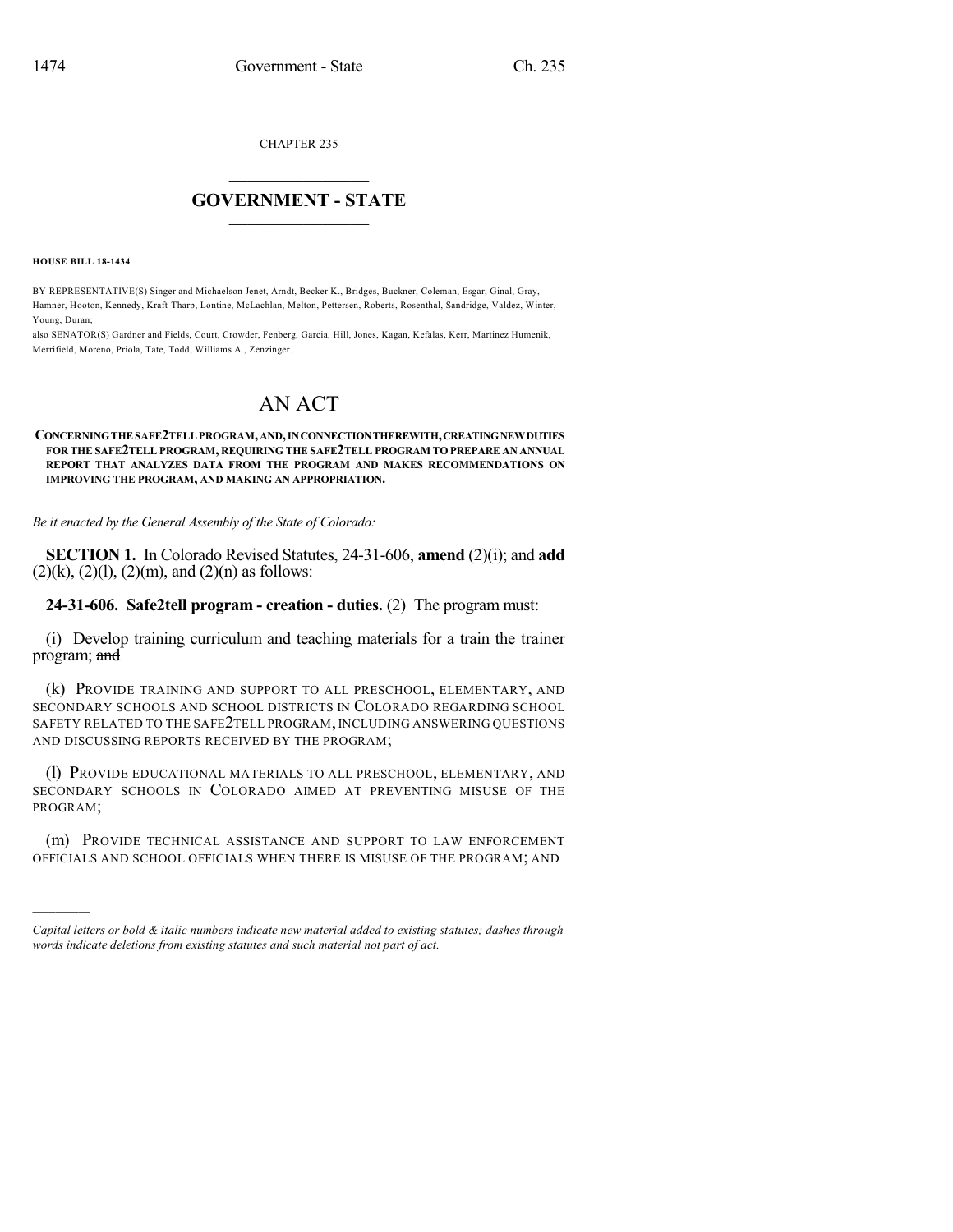(n) ANALYZE AND FOLLOW UP WITH LAW ENFORCEMENT AND SCHOOLS TO DETERMINE THE OUTCOME OF A REPORT MADE TO THE PROGRAM, INCLUDING ACTIONS TAKEN ON THE REPORT.

**SECTION 2.** In Colorado Revised Statutes, **add** 24-31-611 as follows:

**24-31-611. Annual report.** (1) ON OR BEFORE DECEMBER 1, 2018, AND ON OR BEFORE DECEMBER 1 OF EACH YEAR THEREAFTER, THE PROGRAM SHALL ANALYZE DATA FROM THE PRECEDING FISCAL YEAR AND PREPARE A WRITTEN REPORT. THE PROGRAM SHALL POST THE REPORT ON THE PROGRAM'S WEBSITE AND SHALL SUBMIT THE REPORT TO THE EDUCATION AND JUDICIARY COMMITTEES OF THE HOUSE OF REPRESENTATIVES AND THE SENATE,OR ANY SUCCESSOR COMMITTEES,BY JANUARY 1 OF THE YEAR FOLLOWING PUBLICATION OF THE REPORT. THE REPORT MUST INCLUDE DATA FROM THE PRECEDING FISCAL YEAR CONCERNING THE FOLLOWING AND ANY RECOMMENDATIONS CONCERNING THE FOLLOWING TO THE EXTENT THE INFORMATION IS AVAILABLE:

(a) A SUMMARY OF OUTCOMES AND ACTIONS TAKEN ON REPORTS MADE TO THE PROGRAM;

(b) THE NUMBER OF SAFE2TELL REPORTS BY CATEGORY, BROKEN DOWN BY MONTH;

(c) THE TOTAL NUMBER OF INCIDENTS OF MISUSE OF THE PROGRAM, BROKEN DOWN INTO CATEGORIES;

(d) THE NUMBER OF REPORTS RECEIVED INVOLVING A SINGLE INCIDENT;

(e) THE NUMBER OF TIMES SAFE2TELL WAS USED BY A REPORTING PARTY TO MAKE A THREAT AGAINST OR OTHERWISE HARM ANOTHER PERSON;

(f) THE NUMBER OF TIMES A REPORTING PARTY WAS IN CRISIS AND WAS REPORTING TO THE PROGRAM TO OBTAIN ASSISTANCE AND THE TIME IT TOOK TO IDENTIFY THE REPORTING PARTY AND RESPOND;

(g) THE EFFECTIVENESS OF THE SAFE2TELL DISPATCH CENTER IN THE DEPARTMENT OF PUBLIC SAFETY; AND

(h) RECOMMENDATIONS REGARDING HOW TO IMPROVE THE PROGRAM BASED ON THE AVAILABLE DATA.

(2) NOTWITHSTANDING THE PROVISIONS OF SECTION  $24$ -1-136  $(11)(a)(I)$ , THE REQUIREMENT FOR THE REPORT IN SUBSECTION (1) OF THIS SECTION CONTINUES INDEFINITELY.

**SECTION 3. Appropriation.** For the 2018-19 state fiscal year, \$164,920 is appropriated to the department of law. This appropriation is from the marijuana tax cash fund created in section 39-28.8-501 (1),  $\overline{C}$ .R.S., and is based on an assumption that the department will require an additional 1.6 FTE. To implement this act, the department may use this appropriation for the office of community engagement.